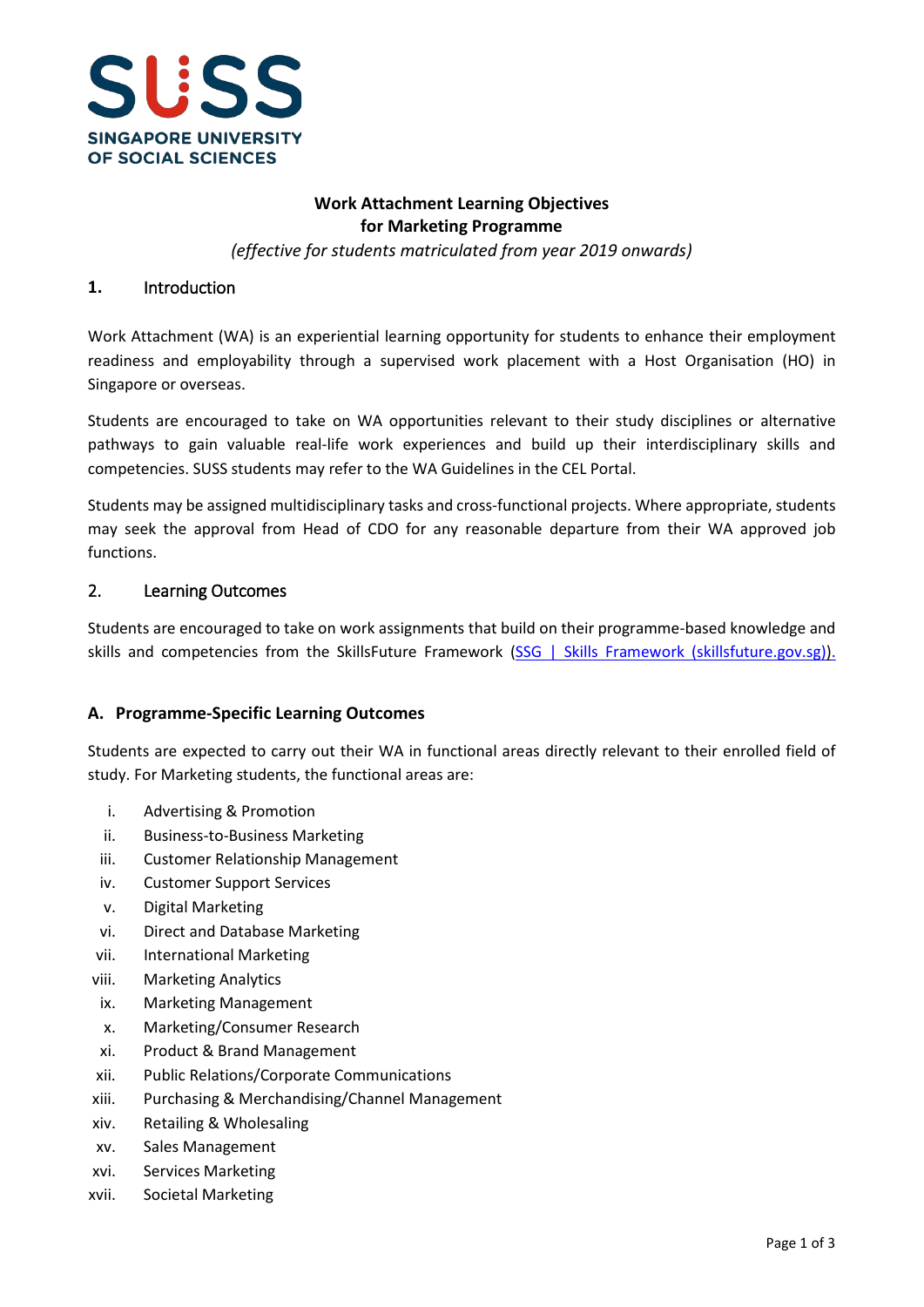

# **Work Attachment Learning Objectives for Marketing Programme**

*(effective for students matriculated from year 2019 onwards)*

The following set of learning outcomes aims at providing students with the opportunity to observe and apply broad-based entrepreneurial concepts in real work-related contexts.

- i. The student should be able to demonstrate strong conceptual and analytical understanding of core marketing principles.
- ii. The student should be able to demonstrate how these marketing principles can be applied through different marketing methods, tools, and techniques in various business situations and contexts.
- iii. Through undertaking various tasks during the WA, the student's analytical and practical understanding of business environments should be improved.
- iv. Through the exposure to different business functions (e.g., marketing, finance, human resource, accounting etc), the student should develop new insights into how these functional areas operate independently and interdependently to enhance business operations.

Please refer to the Skills Framework [\(SSG | Skills Framework \(skillsfuture.gov.sg\)\)](https://www.skillsfuture.gov.sg/skills-framework) for an overview of the relevant occupation/job role description, skills requirement, and career pathways.

# **(B) Generic Learning Outcomes**

The generic learning outcomes are aligned to the SkillsFuture Framework's critical core skills (CCS): SSG | [Critical Core Skills \(skillsfuture.gov.sg\).](https://www.skillsfuture.gov.sg/skills-framework/criticalcoreskills)

Students are strongly encouraged to develop these CCS (16 competencies; grouped into 3 clusters) that are most relevant to their specific roles during WA. The CCS are transferable and they serve to enhance students' employability.